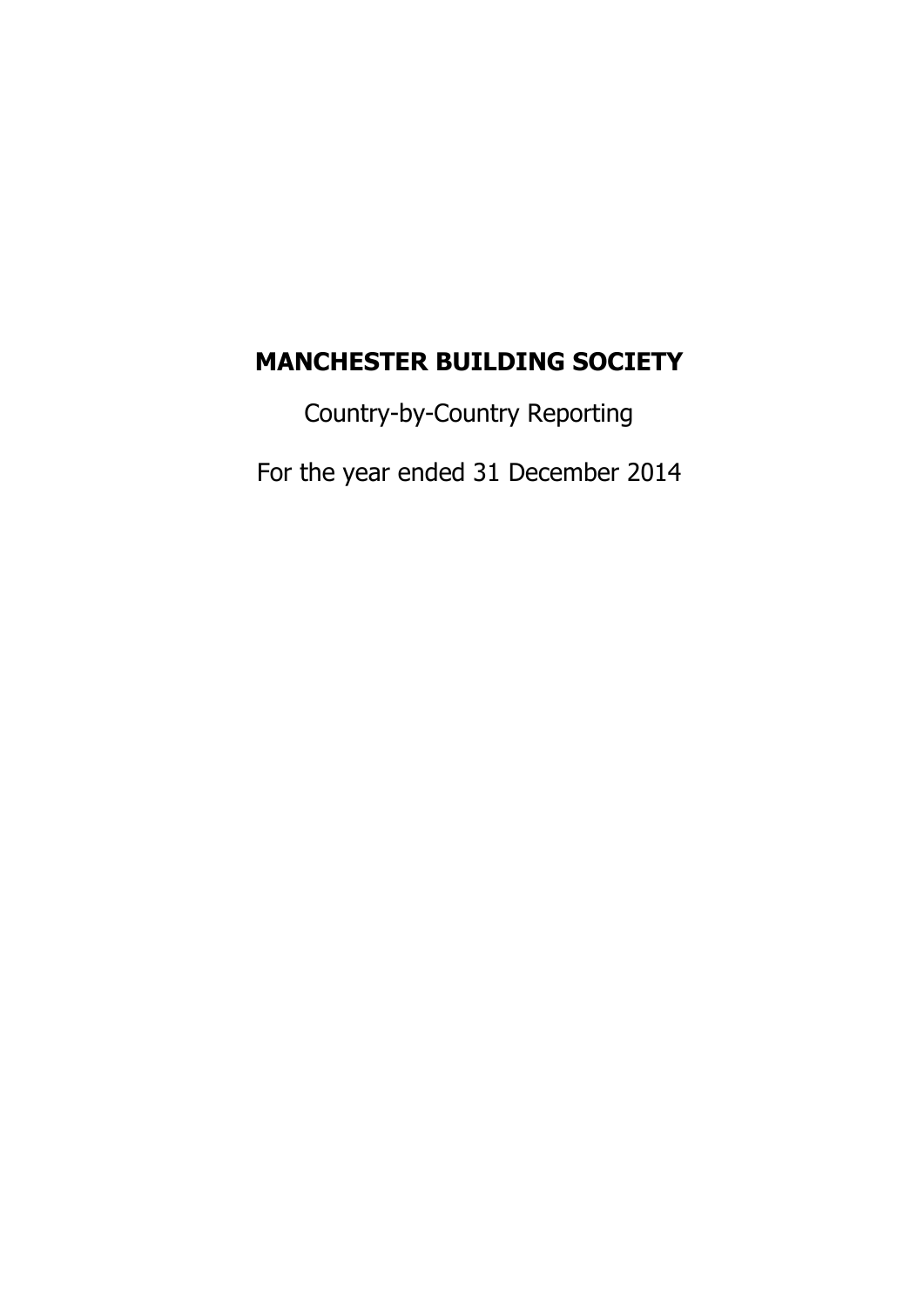### **Country-by-Country Reporting**

The reporting obligations set out in Article 89 of the European Union's Capital Requirements Directive IV (CRD IV) have been implemented in the UK by the Capital Requirements (Countryby Country) Reporting Regulations.

Manchester Building Society is owned by its members. The means by which its value is preserved is by providing products that meet the financial needs of both existing and potential members.

The principal objectives of the Group remain the provision of competitive facilities for personal savings and for mortgage finance primarily to support owner occupation of residential property.

The Manchester Building Society Group is made up of:

| <b>Entity</b>                      | <b>Nature of Activity</b>                     | <b>Location</b>   |
|------------------------------------|-----------------------------------------------|-------------------|
|                                    |                                               |                   |
| Manchester Building Society        | Provision of mortgage<br>and savings products | United<br>Kingdom |
| and its wholly owned subsidiaries: |                                               |                   |
|                                    |                                               |                   |
| MBS (Mortgages) Limited            | Mortgage lending                              | United<br>Kingdom |
| MBS (Property) Limited             | Commercial<br>property<br>rental              | United<br>Kingdom |

All of the activities of the Society and its subsidiaries are conducted in the United Kingdom and therefore 100% of the total operating income, profit before tax and the employee numbers disclosed below are related to the United Kingdom.

For the year ended 31 December 2014:

Group turnover (total operating income) was £10.8m (2013: £13.5m), profit before tax was  $£4.3m$  (2013: £1.6m loss). Total operating income is defined as net interest income plus fees and commissions receivable (net of fees and commissions payable) together with other operating income.

The average number of Group full time employees was 35 (2013: 47).

The Society and the Group paid no corporation tax for the year (2013:  $Enil$ ) due to the reversal of temporary differences and availability of brought forward trading losses.

No public subsidies were received by the Society and the Group in the year.

In 2014 the Society generated interest receivable and similar income of £3.1m (2013: £3.3m) in respect of Euro denominated loans and advances made on properties in Spain, however, all activities of the Society were conducted in the United Kingdom.